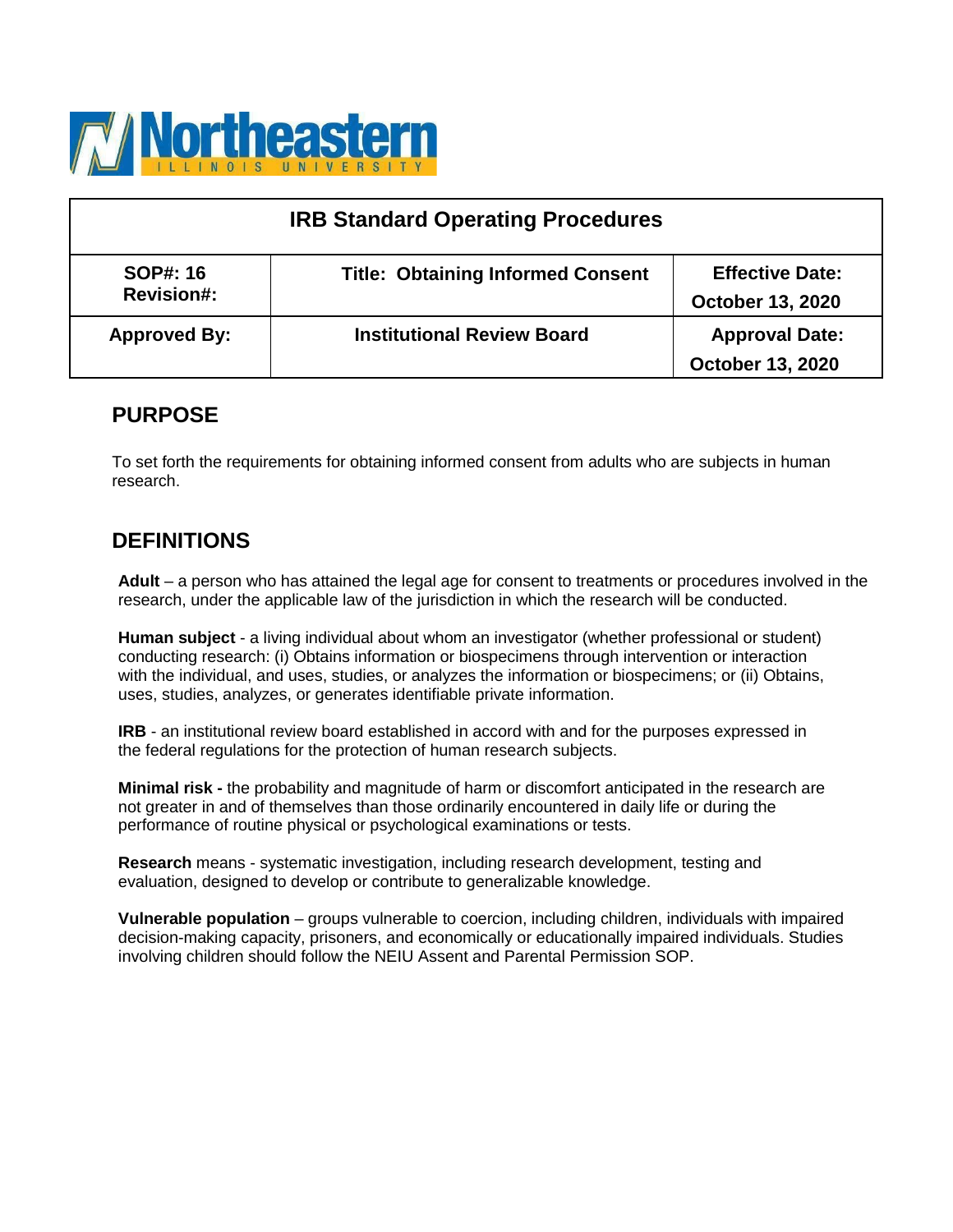# **POLICY**

Before a human subject participates in research covered by this policy, an investigator shall obtain the legally effective informed consent of the subject. Informed consent is an agreement by an individual who is competent and of legal age to participate in research. Consent is typically obtained by written signature. For web-based research, consent can be obtained by requiring participants to respond to a survey question affirming their consent to participate.

Vulnerable populations require additional protections when they are prospective research subjects. These protections are outlined in 45 CFR part 46, Subpart B for pregnant women, and Subpart C for prisoners. Studies involving children should follow the NEIU Assent and Parental Permission SOP.

Any consent information that is given to the subject shall be in language understandable to the subject and written at an appropriate level, usually no higher than 8th grade reading level.

No informed consent may include any exculpatory language through which the subject is made to waive or appear to waive any of the subject's legal rights, or releases or appears to release the investigator, the sponsor, the institution, or its agents from liability for negligence.

### Informed Consent

Informed consent must begin with a concise and focused presentation of the key information that is most likely to assist a prospective subject in understanding the reasons why one might or might not want to participate in the research. This part of the informed consent must be organized and presented to the prospective subject in a way that facilitates comprehension. After presenting consent, the researcher should ask a few questions regarding the research to evaluate the subject's understanding of the research. Possible questions include:

- a. Name at least two things that you will be expected of you during the study.
- b. Do you have to participate in this research? Or is it Ok to say, "No?"
- c. If you want to drop out of this study, when can you do this?

Development of consent form. The NIEU IRB created Checklist assists researchers in developing a consent form that includes all the required elements listed below.

- a. A statement that the study involves research, an explanation of the purposes of the research and the expected duration of the subject's participation, a description of the procedures to be followed, and identification of any procedures that are experimental;
- b. A description of any reasonably foreseeable risks or discomforts to the subject;
- c. A description of any benefits to the subject or to others that may reasonably be expected from the research;
- d. A disclosure of appropriate alternative procedures or courses of treatment, if any, that might be advantageous to the subject;
- e. A statement describing the extent, if any, to which confidentiality of records identifying the subject will be maintained;
- f. For research involving more than minimal risk, an explanation as to whether any compensation and an explanation as to whether any medical treatments are available if injury occurs and, if so, what they consist of, or where further information may be obtained;
- g. An explanation of whom to contact for answers to pertinent questions about the research and research subjects' rights, and whom to contact in the event of a researchrelated injury to the subject;
- h. A statement that participation is voluntary, refusal to participate will involve no penalty or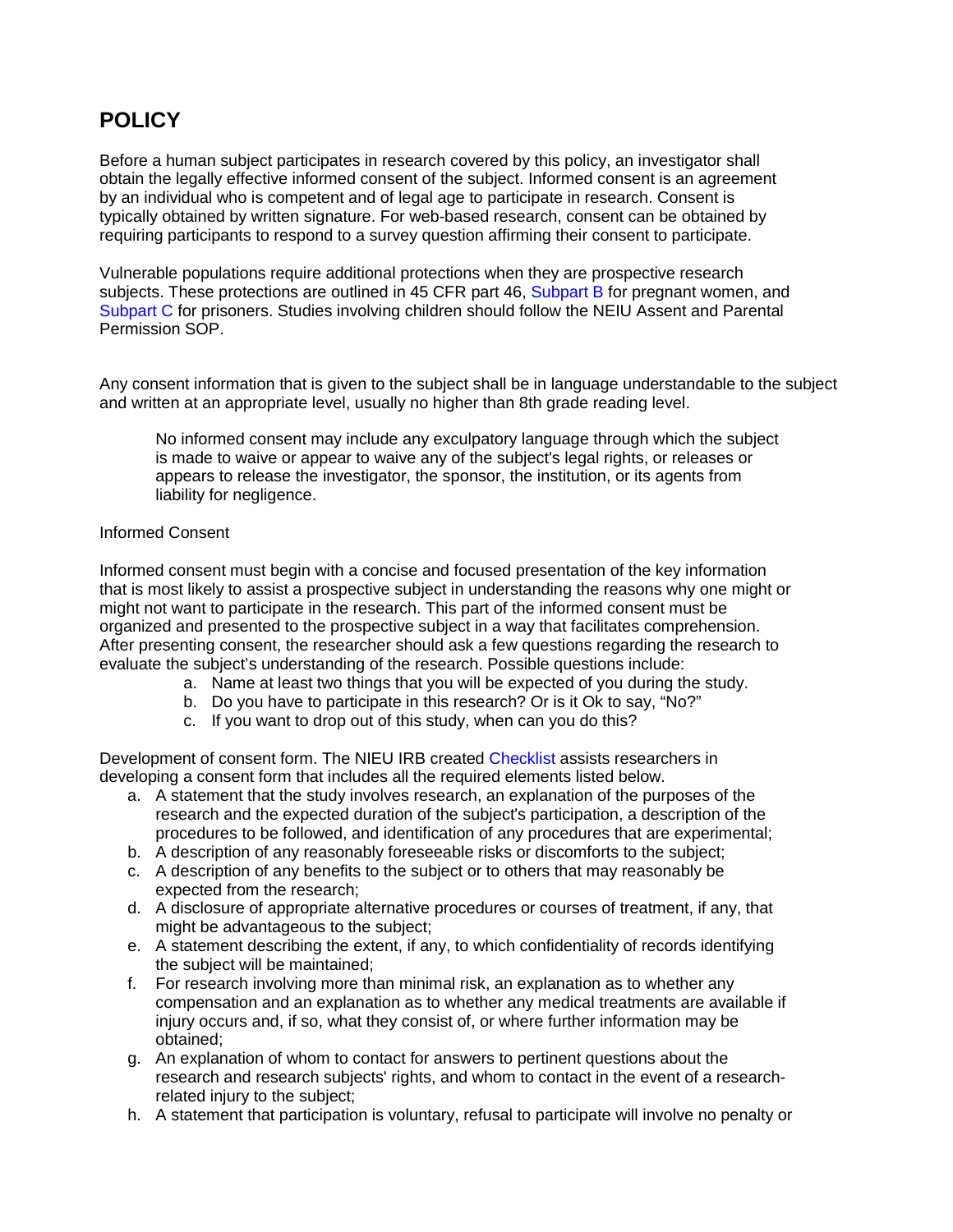loss of benefits to which the subject is otherwise entitled, and the subject may discontinue participation at any time without penalty or loss of benefits to which the subject is otherwise entitled;

- i. The consequences of a subject's decision to withdraw from the research and procedures for orderly termination of participation by the subject; and
- j. The approximate number of subjects involved in the study.

#### Waiver or alteration of consent

The NEIU IRB may waive the requirement to obtain informed consent for research or alter consent to omit some or all of the elements of informed consent provided the IRB satisfies the following requirements:

- a. The research involves no more than minimal risk to the subjects;
- b. The research could not practicably be carried out without the requested waiver or alteration (e.g., full disclosure of the purpose of the research would bias the results and render the outcomes of the research useless);
- c. If the research involves using identifiable private information, the research could not practicably be carried out without using such information in an identifiable format;
- d. The waiver or alteration will not adversely affect the rights and welfare of the subjects; and
- e. Whenever appropriate, the subjects will be provided with additional pertinent information after participation.

#### Passive Consent

If a researcher wishes to analyze data collected for other purposes (e.g., education records) with minimal risk to the subject, the researcher may obtain passive consent by contacting all prospective subjects stating the source of the data, the purpose of the study, and contact information of the researcher. If prospective subjects do not want the researcher to use their data, the subjects must contact the researcher directly to inform him/her of noncompliance. No contact establishes passive consent and allows the researcher to use the data.

### **PROCEDURES**

- 1. The PI submits an IRB application which includes a proposed informed consent procedure and written forms prior to initiation of research.
- 2. The IRB application must indicate which study personnel will participate in the informed consent procedure or individuals the researcher will authorize to obtain informed consent n on his/her behalf.
- 3. The NEIU IRB provides an Informed Consent template, available on the IRB website. Investigators should use the template unless the IRB grants exemption or a waiver.
- 4. The IRB will assess the PI's description of the informed consent process to ensure that the process meets the general requirements of informed consent (i.e., consent be obtained from the subject; be in language understandable to the subject; be obtained under circumstances that allow the subject to adequately consider whether or not to participate; be obtained under circumstances that minimize coercion or undue influence; and does not include language through which the subject is made to waive his/her legal rights or releases the investigator, sponsor, or institution from liability for negligence).